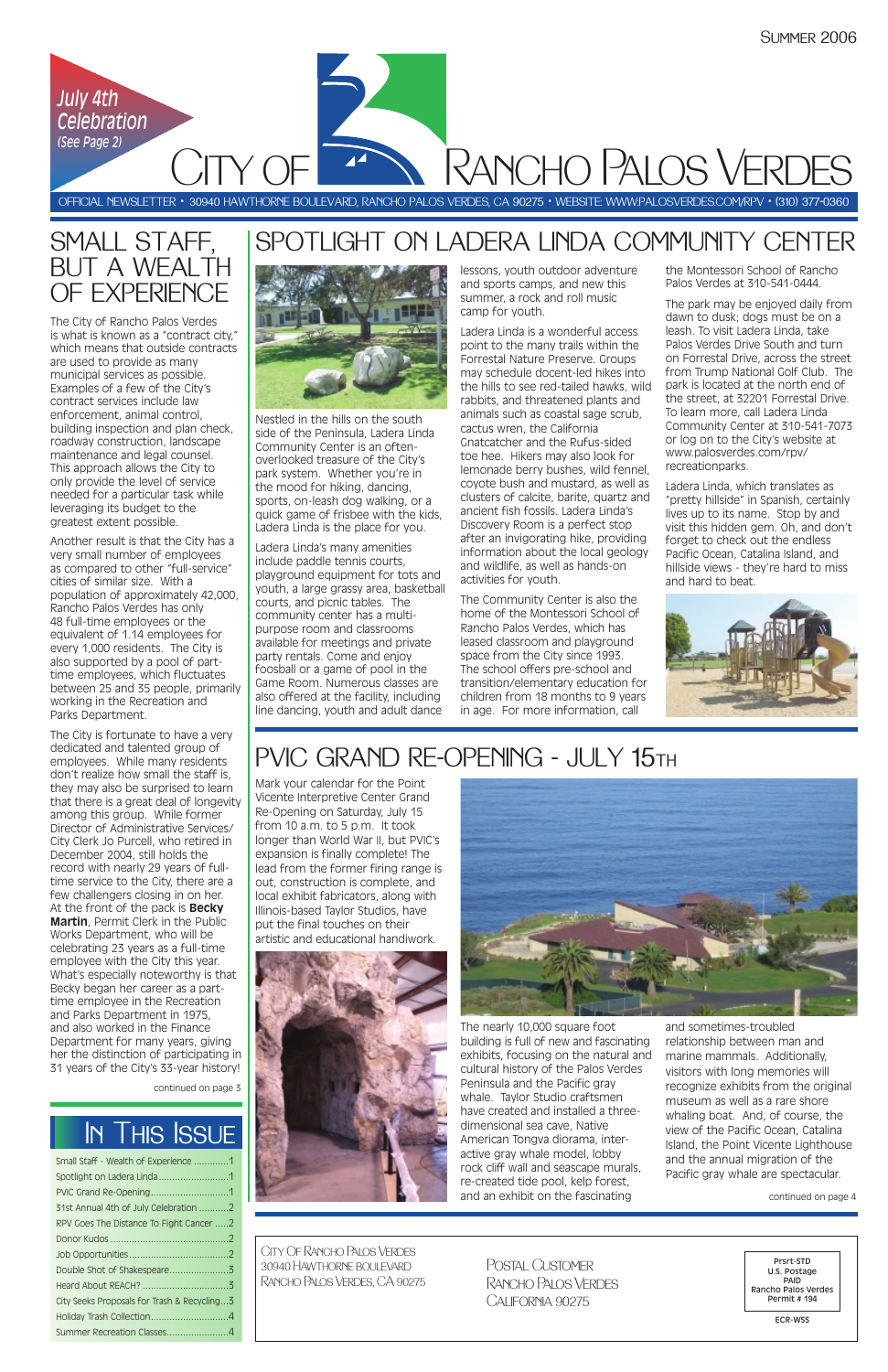Join us on Tuesday, July 4th to celebrate the 31st Anniversary of the City's Independence Day Celebration, held at RPV City Hall, 30940 Hawthorne Boulevard. Festivities begin at 11:00 a.m. with nonstop excitement until 5:00 p.m.

Bring your family and friends to listen to live country music and the traditional big brass sound of the Palos Verdes Symphonic Band. Shop in the arts and crafts area and visit the midway, featuring a variety of rides and games for all ages. Take a helicopter ride and get a bird's-eye view of our City's dramatic coastline.

Admission to the celebration is free. Complimentary shuttle service will be provided along Hawthorne Boulevard, between Ralphs Market and Golden Cove Shopping Center. On-site parking will be available for \$3 per vehicle.

Enter the pie-eating and hula-hoop contests to test your speed and skill. For sheer entertainment, take in the



Jim Gamble puppet show. Get to know more about your community by visiting the information booths sponsored by local civic organizations. Visit the petting zoo, ride one of the ponies, and watch the dog obedience demonstrations.

### CITY MARKS 31ST ANNUAL JULY 4TH INDEPENDENCE DAY CELEBRATIONSummer 2006



The City is soliciting donations and merchandise to help reduce the subsidy of this popular event. Many local Homeowner Associations and South Bay businesses have been long-time supporters. If you would like to support this local community event, please call the RPV Recreation and Parks Department at 544-5260 or email us at parks@rpv.com.

For vendor or booth information and applications, call Conte Productions at (310) 316-1725. Call the RPV Recreation and Parks Department at (310) 544-5260 for more information.



### **Donations for PVIC:**

- \$10,000 from Betty and Ken Riedman for naming rights for a row of the PVIC Amphitheater
- One piece of artwork from Carl Buell
- One piece of artwork from Richard Ellis
- Two pieces of artwork from Marty Grove
- Seven pieces of artwork from Pearl Hanbach
- Eight photographs to be used in PVIC displays from Eric Martin
- Two photographs to be used in PVIC displays from Chip Matheson
- Two photographs to be used in PVIC displays from Diana McIntyre
- Four pieces of artwork from the Natural History Museum of Los Angeles County
- Microwave from Carolynn and Andy Petru
- Two photographs to be used in PVIC displays from Holly Starr
- One photograph to be used in PVIC displays from Ursula Tschnitcher
- 
- Five photographs to be used in PVIC displays from Silvan Wick
- Sixteen photographs to be used in PVIC displays from Yvetta Williams

### **\$1000 Donations for PVIC Whale Walk Recognition Plaques:**

- Dr. Cassie Jones
- Ned Mansour
- John McTaggart
- Lynn Swank

### **Donations for 2006 July 4th Celebration:**

- •\$1,000 from Charles Abbott Associates
- \$400 from
- J. Quinn Construction, Inc.
- \$345 from Pacific View Homeowners Association
- \$200 from S & H Disposal Co. & Recycling Services
- \$200 from Stock Construction, Inc.
- \$200 from Sun Shower Body Care
- \$200 from Waste Management
- \$200 from West Coast Arborists, Inc.
- \$200 from Zdonek & Wolowicz Accountancy Corporation
- \$100 from AJNCO Inc.
- \$100 from Alan K. Rubin, CPA
- \$100 from Bouchard Communications, Inc.
- \$100 from Dance Peninsula Ballet
- \$100 from Duperon Interiors
- \$100 from Express Customs Service, Inc.
- \$100 from
- "Felines & Flowers" by Sande • \$100 from
- Frances P. Stammreich
- \$100 from
- Miraverde Homeowners Association
- \$100 from Modular Motion Systems
- \$100 from Octabio Wellness Center
- \$100 from Rolling Hills Nursery, Inc.
- \$100 from Steven T. Kuykendall &
- Associates
- \$100 from
	- Subway @ Golden Cove Center
- \$100 from Sun Electric, Inc.
- \$100 from Tom Katata
- \$100 from Torrentera Landscape
- \$100 from Tseng-Yao Sun
- \$50 from Dove Enterprises
- \$50 from T.O.P.S. CA #471
- \$25 from Miraleste Hills Community Association
- Three \$50 savings bonds from Malaga Bank
- Gift certificate for eight-week ice skating class from Ice Chalet

### **REACH Program Donations:**

- \$3000 from the Rolling Hills Kiwanis Club
- \$100 from Reuben's Lawn Service

# DONOR KUDOS

The City's Gifts for Parks program, established in 1982, provides a means by which interested individuals, organizations, and/or businesses may contribute funds, merchandise or labor for the enhancement of the City's Recreation and Parks facilities and programs. The City of Rancho Palos Verdes thanks the following individuals and businesses for their generous contributions.

Rancho Palos Verdes' Mayor, Council members and the Rancho Palos Verdes Volunteers (made up of City employees) are again teaming up with the American Cancer Society to participate in the Third Annual Palos Verdes Peninsula Relay for Life. Mayor Steve Wolowicz has also challenged the Mayors of the other Peninsula Cities to participate in the relay and fundraising this year.

The Palos Verdes Peninsula Relay for Life is a 24-hour event beginning at 10:00 a.m., Saturday, August 5th and



ending on Sunday, August 6, at 10:00 a.m. at the Peninsula High School's Track and Field area. Teams of 12 to 24 people are being recruited and asked to have at least one member of their team walking the track during the 24-hour period. Each team member is requested to raise funds for cancer research. Last year the RPV Volunteers raised over \$3,000.

Relay for Life is a community gathering, where everyone is invited to participate in the fight against cancer. It is a fun event with entertainment, food, guest speakers, opportunity drawings, games, and information on cancer prevention and research. If any member of the Rancho Palos Verdes community would like to form a team, participate as a member of the RPV Volunteers, or sponsor an RPV Volunteer walking the track, please call Alberta Gray at (310) 544-5207 for more information.

### RPV GOES THE DISTANCE TO FIGHT CANCER

## JOB OPPORTUNITIES IN YOUR COMMUNITY

#### **Are you interested in serving the public in a variety of settings, learning about the daily operations of local government, and maintaining a flexible work schedule?**

The RPV Recreation and Parks Department is actively seeking qualified individuals to apply for the part-time, year-round position of Recreation Leader. Positions are available at the newly expanded Point Vicente Interpretive Center, as well as other park sites.

> Opportunities are also available to assist with REACH, a dynamic recreation program for teens and adults with developmental disabilities.

Customer Service experience is highly desirable, but not required. Possession of a Class B California Driver's License is a plus. Beginning pay rate is \$8.86 per hour.

#### **Job Requirements**

High School Diploma / 18 years of age or older Class C California Driver's License

**Call the City's Job Information Line at 310-544-5308 or visit the City's website at www.palosverdes.com/rpv for a City application.**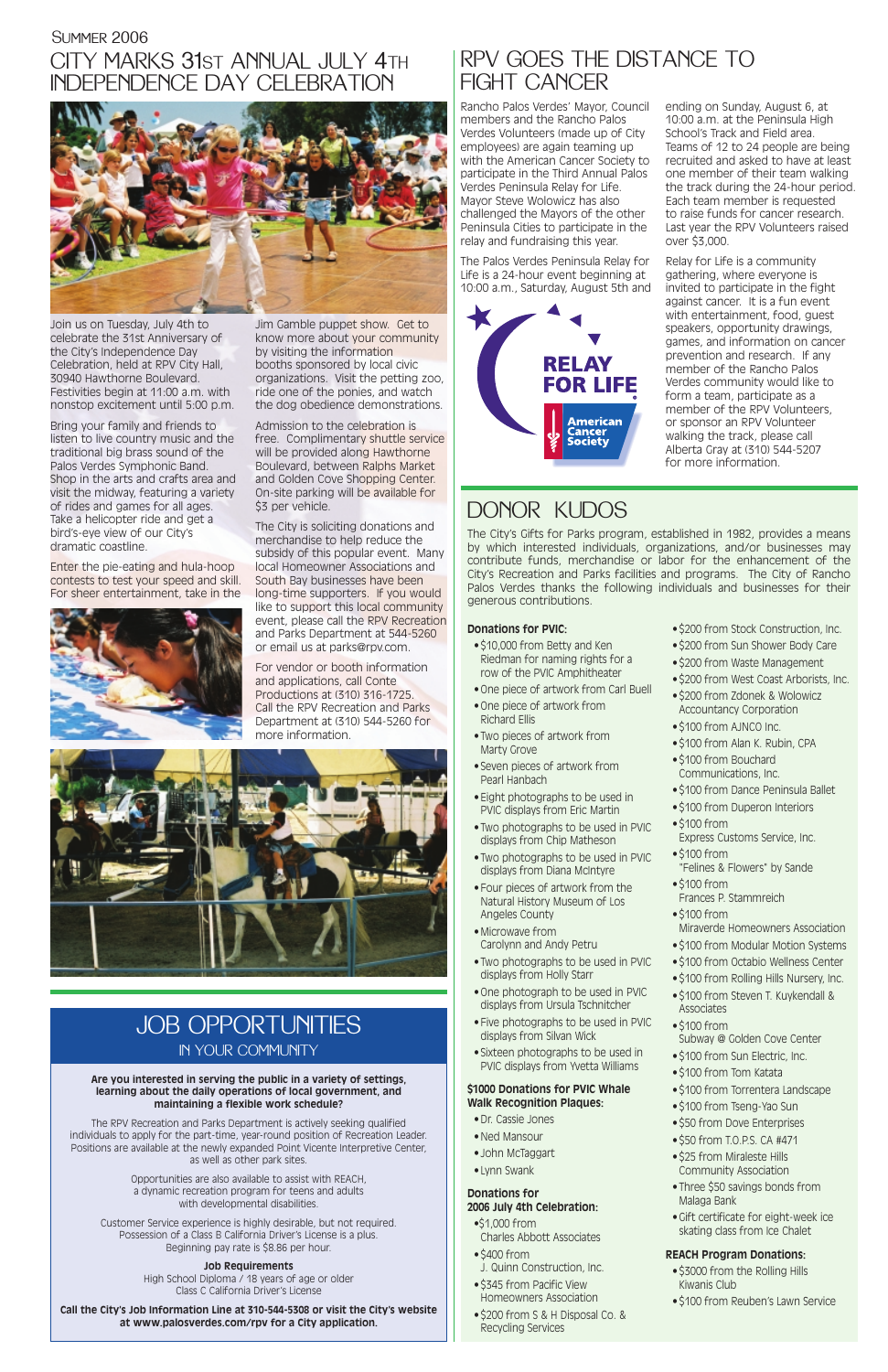# HEARD ABOUT REACH?

# CITY SEEKS PROPOSALS FOR TRASH AND RECYCLING SERVICES

Weekend getaways, dance lessons, cooking, music, art, bowling, theme parks and more! Sound like fun? The City of Rancho Palos Verdes' Recreation and Parks Department coordinates REACH, a program providing recreation activities for youth and young adults with developmental disabilities. Throughout the year, REACH offers a variety of challenging and diverse recreational programs that promote social interaction, physical fitness, independent living and community assimilation.

REACH activities are usually held Monday and Wednesday evenings, and during the day on weekends to accommodate school and work schedules. REACH also offers dances, and special events, as well as opportunities to participate in community service activities. REACH does not charge a membership fee. Participants pay for only those activities in which they enroll. The cost of most activities ranges from \$6 to \$25.

On Monday evenings, REACH members meet at Hesse Park and enjoy healthy dinners, lively

discussions, arts and crafts, sports, music therapy and exercise. Wednesday evenings feature outings to local restaurants and fun activities such as bowling, miniature golfing, art therapy, and music classes and performances. Weekend events include a variety of exciting all-day adventures such as excursions to theme parks, sporting and cultural events, as well as two and three-day trips to Palm Springs, San Diego or Santa Barbara.

Special events include theme dances, the annual REACH program fundraiser, Breakfast with Santa, and REACH Restaurant, which gives participants hands-on experience learning the ins and outs of running a restaurant.

Interested in learning more about REACH, or know someone living in the City of RPV who may benefit from this program? Please call REACH Program Coordinator Mona Dill at 310-544-5266 or email her at monad@rpv.com for more information, or to be added to our mailing list. REACH out, make friends, and have fun!

To be or not to be stuck on the couch watching reality show reruns? That's not the question! Tis far nobler (and more culturally satisfying) to turn off the TV and make it a Summer of Shakespeare.

Shakespeare by the Sea is bringing its productions of *Comedy of Errors* and *Hamlet* to Fred Hesse Community Park. The classic madcap *Comedy of Errors* will be performed on Sunday, July 16 and *Hamlet*, the most famous of all the Bard's many tragedies will be held on Sunday, July 23. Showtimes for both performances are 7:00 p.m., with a pre-show at 6:30 p.m. If, like Hamlet, you're prone to procrastination and can't decide

between comedy and tragedy, worry no more—you can choose both! Bring your picnic baskets and blankets to Hesse Park's grassy upper field and settle in to enjoy two summer nights of Elizabethan mischief and mayhem.

Shakespeare by the Sea is sure to delight your senses and spark your imagination with its highly accessible, family-friendly, always-FREE productions.

For more information about this and other FREE Shakespeare by the Sea performances, visit the company's website at http://www.shakespearebythesea.org or call 310-217-7596.



SMALL STAFF continued from page 1

# DOUBLE SHOT OF SHAKESPEARE

The City recently began the process of requesting proposals (RFP) for residential and commercial trash and recycling services. The City's current exclusive residential trash contracts with Waste Management and Universal Waste Systems expire on June 30, 2007. While it is possible for the City to extend the existing contracts, the City Council has decided to seek competitive proposals at this time. The City has non-exclusive commercial hauling contracts with fourteen companies, which are renewed on an annual basis. The new RFP includes both residential collection and commercial collection (roll-off and bin services for businesses).

At this early stage in the process, no decision regarding the frequency of trash collection or the method of trash collection has been

determined. The RFP is seeking proposals for both once and twice a week trash collection, and has not specified a method for residential collection. Proposals are due in mid September. Residents can expect decisions to be made in October or November of 2006.

The City is seeking input from residents and local business owners by conducting several community meetings. In order to understand and concentrate on the needs and issues affecting the different areas of the City, separate meetings for Waste Management customers and Universal Waste System customers have been arranged. Please plan to attend only the meeting that has specifically been scheduled for your service provider.

| <b>MEETING TYPE</b>      | <b>DATE</b>   | TIME        | <b>PLACE</b>          |
|--------------------------|---------------|-------------|-----------------------|
| Waste Management         | Thursday,     | $7$ p.m. to | Hesse Park,           |
| Residential Customers    | July 13, 2006 | $9$ p.m.    | 29301 Hawthorne Blvd. |
| Universal Waste Systems/ | Monday,       | $7$ p.m. to |                       |
| Ivy Rubbish Customers    | July 17, 2006 | 9 p.m.      | Hesse Park            |

There will be a separate meeting for RPV businesses (owners, managers and contractors).

| <b>MEETING TYPE</b>                                                             | <b>DATE</b>                | <b>TIME</b>                   | <b>PLACE</b> |
|---------------------------------------------------------------------------------|----------------------------|-------------------------------|--------------|
| <b>RPV Businesses</b><br>(managers, owners, contractors,<br>interested parties) | Thursday,<br>July 13, 2006 | $3:30$ p.m. to<br>$5:30$ p.m. | Hesse Park   |

In addition to the community meetings listed above, there will be other meeting dates scheduled as the City moves through the process. You will be informed of future meeting dates as they are scheduled through: the City website, your trash billing inserts, City newsletter, local newspaper, and letters to your homeowners' associations. If you

are unable to attend your scheduled community meeting, you are encouraged to submit your comments by email to www.palosverdes.com/rpv/publicworks or by letter to Public Works Department, 30940 Hawthorne Boulevard, Rancho Palos Verdes, CA 90275.

Other employees with 10 years or more of full-time experience with the City are:

**Nancie Silver**, Recreation Program Supervisor, 21 years

**Carolynn Petru**, Assistant City Manager/City Clerk, 20 years

**Ron Rosenfeld**, Director of Recreation & Parks, 19 years

**Holly Starr**, Recreation Services Manager, 19 years

**Joel Rojas**, Director of Planning, Building & Code Enforcement, 18 years

**Gayle Van Overbeck**,

Account Clerk, 15 years

**Matt Waters**, Senior Administrative Analyst, 12 years

**Les Evans**, City Manager, 10 years

**Dennis McLean**, Director of Finance/Information Technology, 10 years

**Greg Pfost**, Deputy Planning Director, 10 years

**Kit Fox**, Associate Planner, 10 years

The City also has several long-time staff members who have worked as both part-time and full-time employees. Administrative Staff Assistant **Julie Peterson** started working part-time for the Building & Safety Division in 1986 and became a full-time employee in 2000. Deputy City Clerk **Carla Morreale** started her career in 1994 as a part-time employee in the Planning Department and made the transition to full-time status in 2000. Senior Administrative Analyst **Judy Huey**

began her career with the City in 1990 as a part-time employee in the Finance Department, worked as a full-time employee for about a year and has job-shared her current position in the Public Works Department since 1998. Senior Administrative Analyst **Lauren Ramezani** began as a full-time employee in the Public Works Department in 1996 and has been job-sharing with Judy since 1998.

The City has benefited from the talents of a number of dedicated part-time employees who have been with the Recreation and Parks Department for many years. Recreation Specialist **Barry Sacks**, who you may know as the emcee at the City's annual Fourth of July Celebration, has worked for the City since 1976 (only one year behind Becky!). **Diana McIntyre**, Docent Coordinator, has worked for the City at the Point Vicente Interpretive Center since 1985, shortly after the museum first opened. Other part-time Recreation Leaders with 10 years or more experience are **Jim Boyle** with 16 years, **Mel Campbell** with 15 years and **Elena Johnson, Jayne Mahtani** and **Audrell Wiggins** each with 10 years of service.

So the next time you call or come into City Hall or a City park, remember that although it's a small staff, there are literally hundreds of years of local experience and dedication working hard to provide you with exceptional service.